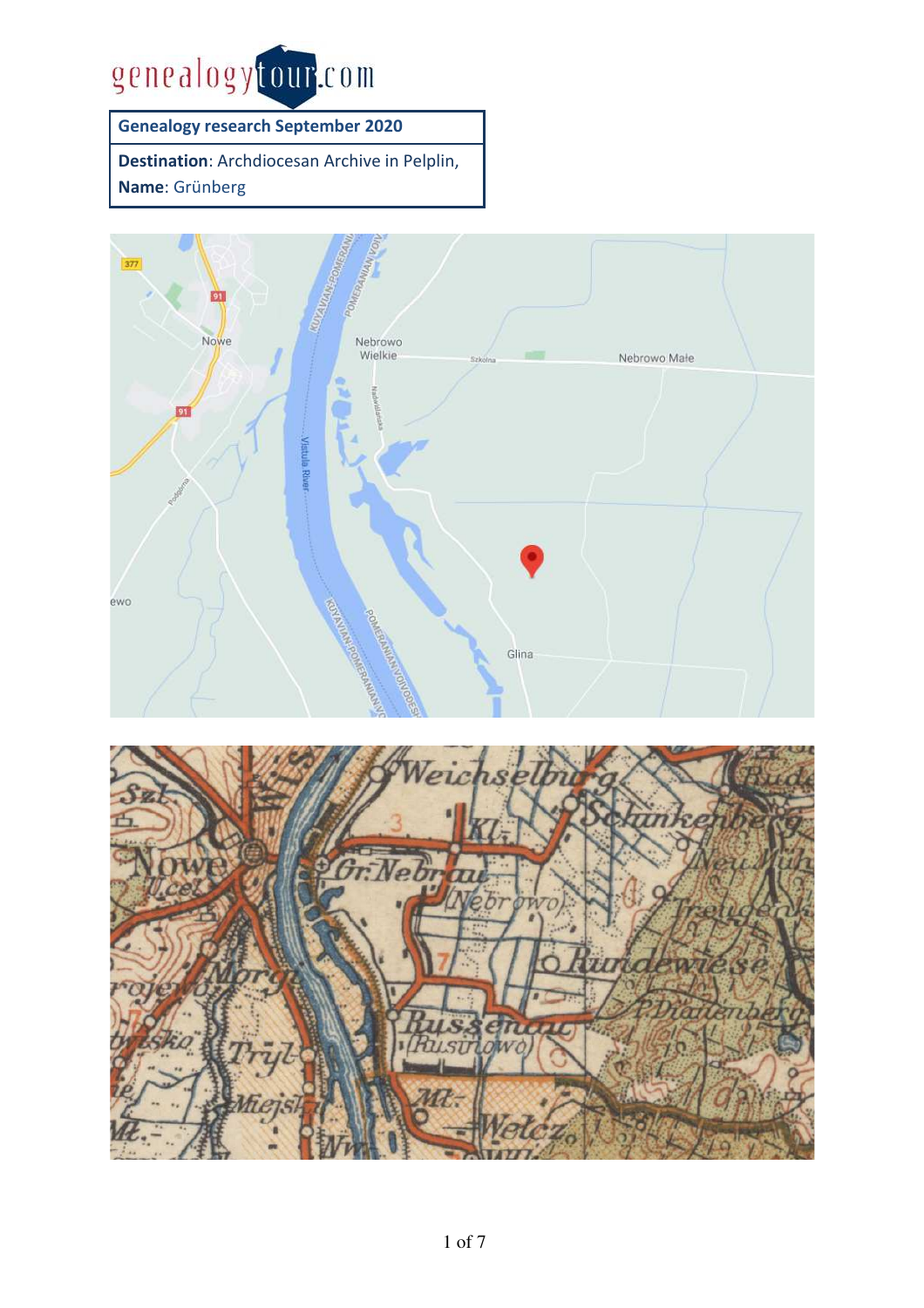## genealogytour.com

Based on your information about the Grünberg Family we knew that there was Carl Gruneberg – born possibly around 1848 or 1849 (March  $9<sup>th</sup>$ ), who was married to Teresa Kohlberg – born January  $16<sup>th</sup> 1851$ , and they had the following children:

- Augusta Bartha born on March 21<sup>st</sup> 1879 in the area of Kwidzyń
- Frank Albert born around 1874
- Anna born around 1875
- Otto born around 1884
- Emil born around 1887
- Fred born around 1889

The whole family emigrated to the USA in 1894.

The first record I was able to find was a marriage of Karl and Teresa.

The marriage took place in Nowe (*German: Neuenburg)* on **November 11th, 1873,** between:

- **Carl Grünberg**, aged 24, Stangendorf (*Pol: Glina*) resident, working as a skipper (German: Schiffer), and
- **Teresa Kolberg**, aged 22, Catholic, Stangendorf resident**.**

|                                                          |                                                                |                                                                                                   | Getraut sind im Jahre (187?) Eintausend Achthundert                    |                 |                                                    |                                                 |
|----------------------------------------------------------|----------------------------------------------------------------|---------------------------------------------------------------------------------------------------|------------------------------------------------------------------------|-----------------|----------------------------------------------------|-------------------------------------------------|
| Bahl der in der<br>Parochie                              | Tag und Ort                                                    |                                                                                                   | Des Brautigams                                                         |                 |                                                    | Der Braut                                       |
| vollzoges blos an.<br>nen Igezeigten<br><b>Xrauungen</b> | der Trauung<br>(ersterer mit Bif:<br>fern und Buch.<br>ftaben) | Name, Stand<br>und Wohnort                                                                        | bisheriges Ber-<br>haltniß in Hinficht Alter<br>der Ebe<br><b>Nabr</b> | Confef.<br>fion | Namen<br>und Wohnort                               | bisheriges Bets<br>hältniß in Hinjig<br>Der Ebe |
| 53                                                       |                                                                | ijfailplan, Carl Grien Juggapelle 24                                                              |                                                                        | $\overline{n}$  | Unercoia                                           | fing for                                        |
|                                                          |                                                                | ten<br>pont                                                                                       |                                                                        | <b>DID</b>      |                                                    |                                                 |
|                                                          |                                                                | Genehmigungs-Erklärungen der Eltern, Bormunber,<br>Gerichts:Behörden, Borgesetzten zc. auf Seiten | Drt und Zeit des<br>Mufgebots                                          |                 | Namen<br>bes Pfars<br>rers, welcher<br>bie Trauung | Bemer=<br>fungen.                               |
| Gonfes-<br><b>Bilter</b><br>fion                         | bes Bräutigams                                                 | der Braut                                                                                         | des Braus der Braut<br>tigams                                          |                 | verrichtet<br>bat                                  |                                                 |
| Zahr<br>22 buff                                          | Clarking                                                       |                                                                                                   | majoran Boatbert Willer<br>Andred Rolbery                              |                 |                                                    | Benjamin<br>Hurrice                             |

Unfortunately, it does not their parents' names.. The witnesses were: Adalbert Kolberg and Andreas Kolberg.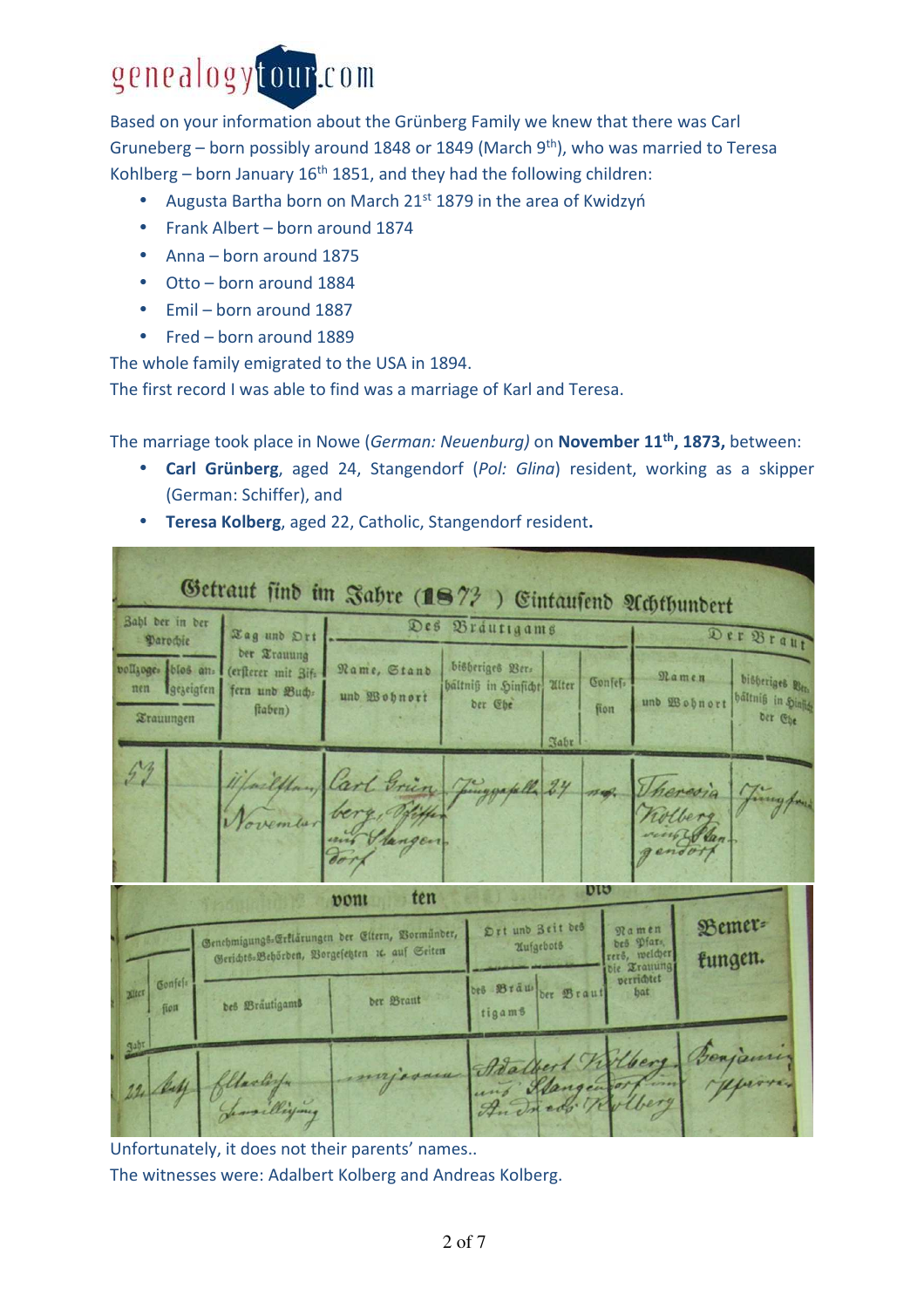

Then I found two of their children:

**Franz Albert Grüneberg** was born in Glina (German: Stangendorf, Nowe Parish) on **June 12th , 1874** to Carl Grünberg and Theresia Kolberg.



He was baptized on June 21<sup>st</sup> and his godparents were Albert Kolberg and Emilie Grüneberg.

**Anne Emilie Grüneberg** was born in Glina (German: Stangendorf, Nowe Parish) on **October 19th, 1875** to Carl Grünberg and Theresia Kolberg.



She was baptized on October 24<sup>th</sup> and her godparents were Andreas Kolberg and Anna Kuhn.

Records from Nowe parish are available until 1919. Unfortunately, they do not contain any other entry regarding that family.

I also tried to work on the vital records (starting October 1874) but it's even more complicated.. Augusta (born in 1879) was registered in the Registry of Vital Records in Gross Nebrau (Nebrowo Wielkie) – that is how the collection of records it titled.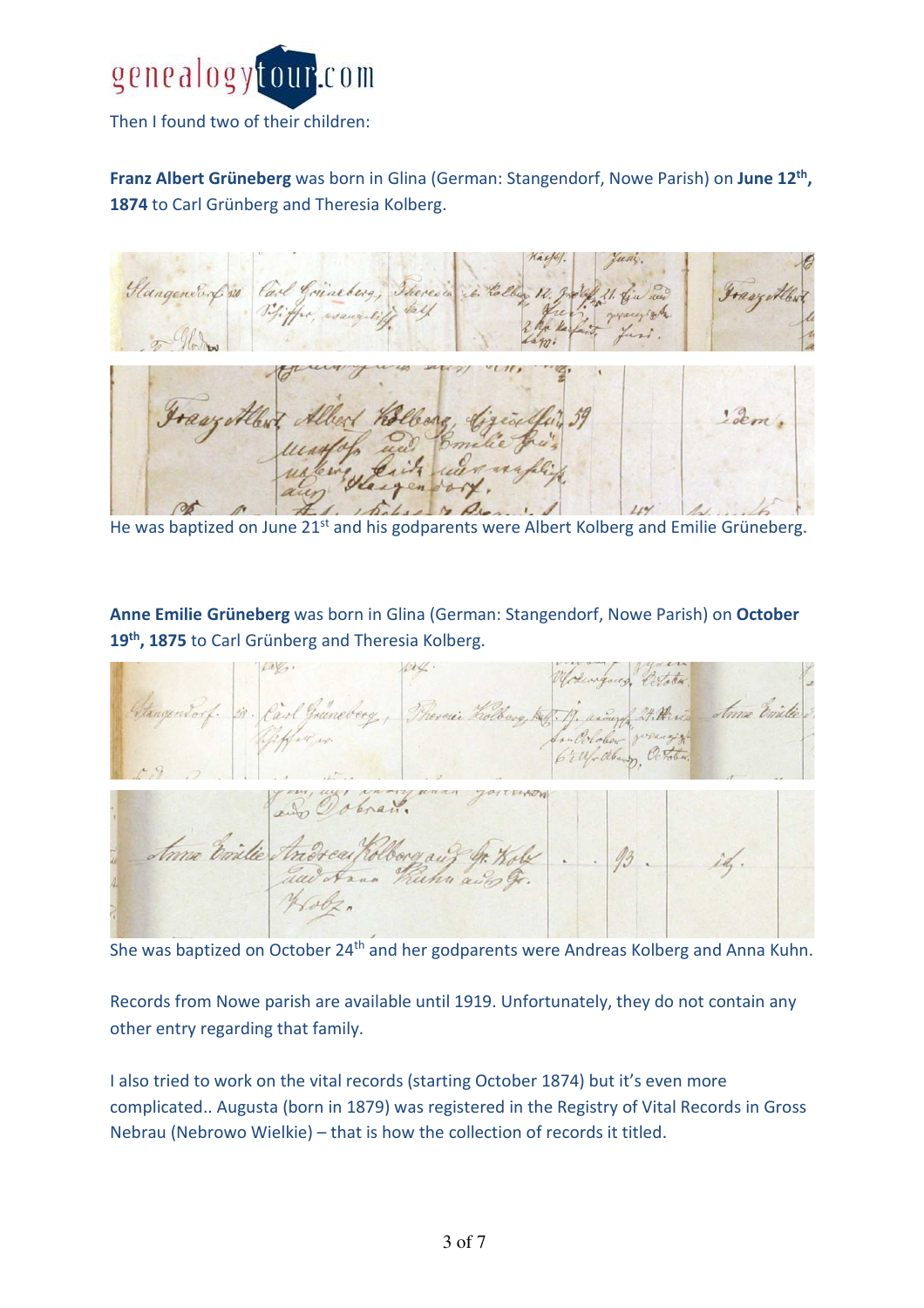## genealogytour.com

Geburts-Haupt-Register Königlich Preussischen Standes-Amtes Gross Vebrau für das Jahr 1879.

But the header of the record (and all other records in that book) says Klein Nebrau (Nebrowo Małe).

A. Nr. 17 Revebrau du 21er Mars 18.79 Vor dem unterzeichneten Standesbeamten erschien heute, der Persönlichkeit nach La fannt. in Difigure Carl Gruneberg

I did not find records from Nebrowo Małe in any of the Polish archives so it might be a mistake, and the only registry was the one in Gross Nebrau.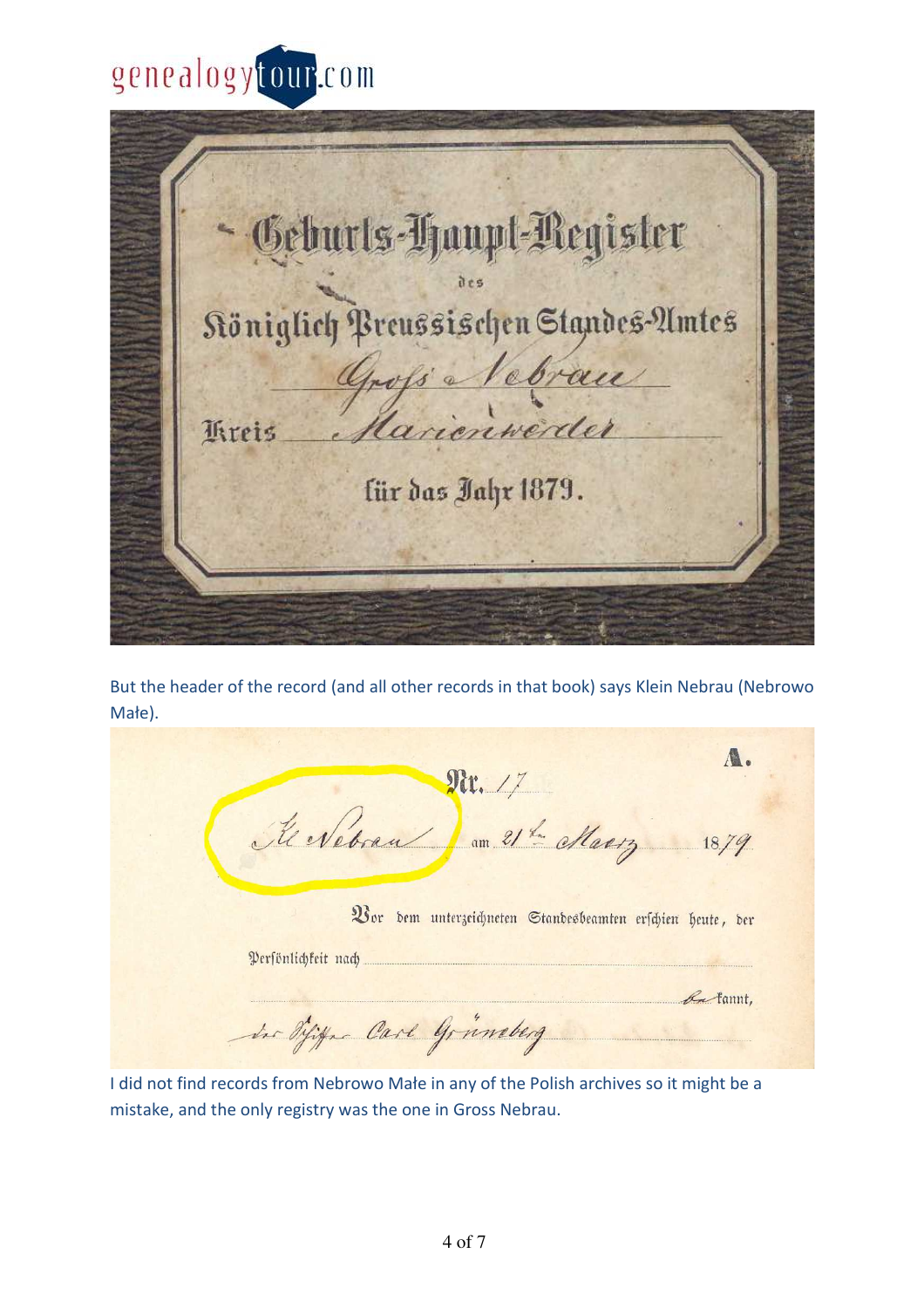

The Polish archives have only three books from the Registry in Nebrowo Wielkie:

- Births from 1881
- Births from 1882
- Deaths from 1882

More vital records from Gross Nabrau are available in the German archives – but they are also available on ancestry.com

I did not find any other records related to that family in that collection (using the ancestry.com search engine). It is important to mention - many of the books in that collection are missing as well. i.e. from the years 1882-1887 – only the marriage records are available.. It might be also a reason why we cannot find birth records of other children of Karl and Teresa.

I checked not only records from the registry in Nebrau, but went through other registries from the area of Kwidzyn (Marienwerder), where I came across a few other Gruneberg families:

It seems there was one more **Karl (Carl) Grüneberg** living in that, as I found his daughter's marriage record:

**Auguste Louise Grüneberg**, an Evangelic, **born on July 17th 1870** in Gross Nebrau, was a daughter of Karl Grüneberg & Elizabeth nee Sadatzki. She got married to Wilhelm Wuhmann in Gross Nebrau in 1897.

2. Die insurany als liefts Clinquity dos ber Berfoulichteit nach n lififon neigion, geboren ven fis bunkan bes Jahres taufend acht hundert wohnbaft and wohnbaft 1 gros Nebran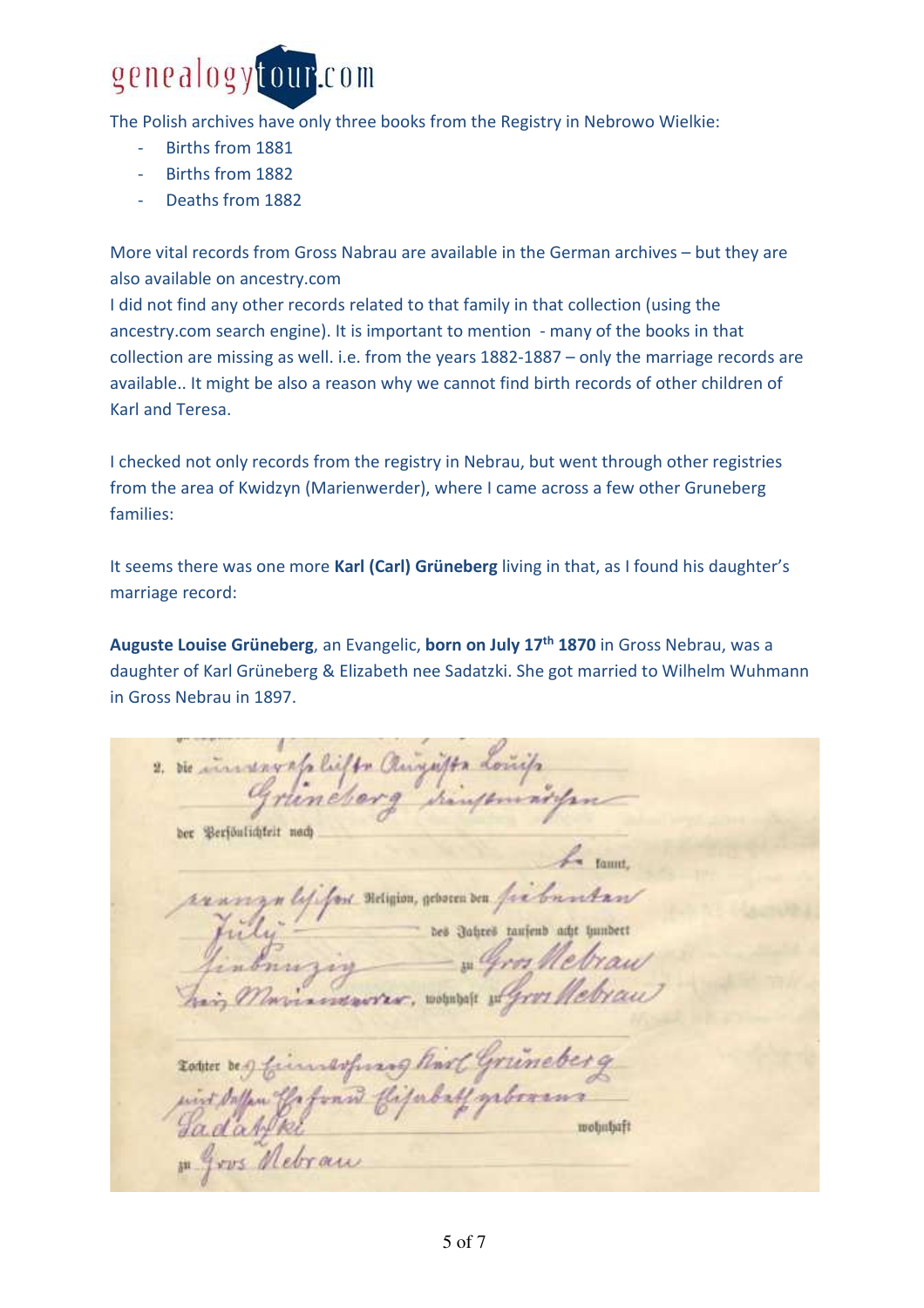

I also found a death record of **Karl (Carl) Grüneberg,** who died in Karlshof (about 10 miles from Nebrau) in 1926 at the age of 62 (what makes his DOB around 1864).

 $\pi$ .  $\delta$ . Karlshof an 22 "Sebruar 1026. Vor dem unterzeichneten Standesbeamten erschien heute, der Perfönlichteit nach tin Chobailerfrais Juilis Ginne. und reigne an, dans ifor flamain der 62 Jafra alt, alt, vous de Grandenz

Speaking of 'your' **Carl Grüneberg** – from his marriage record we know that he was born around 1849.

According to one of the databases we use, there was Carl Grüneberg born in Nebrau (Nebrowo) in 1849 – so it might be him.

The only way to prove it would be to compare the exact date of birth of 'Carl' listed in a few family trees on ancestry.com with Carl born in the Nabrau parish.

The only document issued in the US saying about Carl born March 9th 1849, that I found is the following: